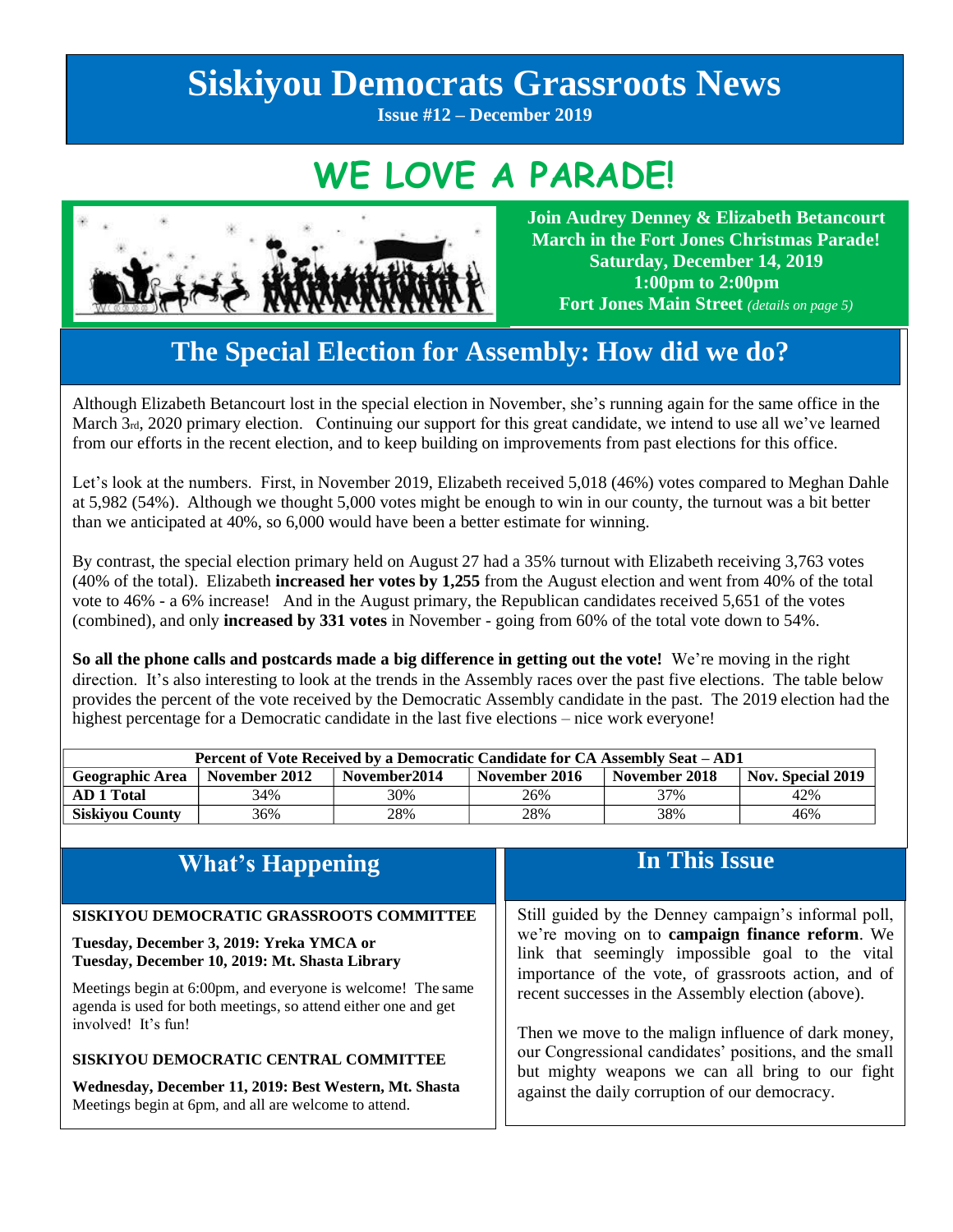## **CORRUPTION, HELPLESSNESS, AND CITIZEN ACTION** *By Abigail Van Alyn*

You know, now, you know, with the advantage of hindsight, you're going to think that I'm incredibly naive, but I couldn't *imagine all of the things that have happened over the last six or seven months. I just couldn't imagine it. – From the deposition of Marie Yovanovitch, ousted US Ambassador to Ukraine*

*They say Trump is making Russia great. That's basically accurate. The chaos brought by Trump into the American system of government is weakening the United States. … And that's why we love him... The more problems they have, the better it is for us. –Karen Shakhnazarov, CEO of Mosfilm Studio and a prominent fixture on Russian state television.*

*And I can tell you I have not found much hope in politicians and corporations. It is the people who are n ow our greatest source of hope. –Greta Thunberg, climate activist*

From geopolitical criminality (extortion, bribery, the giving and receiving of illegal foreign campaign contributions); to massive self-dealing, statehouse gerrymandering, abusing free speech to incite violence; to hometown shenanigans (like tax evasion, or breaking up a family farm in order to maximize federal subsidies), the army of corrupt actors we find on all sides can seem overwhelming. Combine that with Citizens United and engines of hate speech and propaganda like Facebook, Twitter, talk radio, and Primetime Fox, and you have a truly formidable adversary for any citizen trying to do the right thing.

So maybe it's not surprising that the hundreds of Democrats now engaged in Siskiyou County grassroots organizing have met many disaffected citizens who rarely use, or have given up, their most important small weapon: the vote. "The whole thing is a mess, I don't want to be involved." "I don't do politics." "I just want to get on with my life." These are the kinds of things volunteers hear, even from registered Democrats. And then there's: "I don't know who to believe, so I don't believe anybody." How are we supposed to respond to that? Here are some ideas:

We can deploy two other powerful weapons: information and resistance. As Bill Moyers recently put it, "Voting is easy, democracy is hard. Democracy is what happens between elections." He went on to say that what happens between elections is education of self and others, and resisting what he calls the three false muses: propaganda, sentimentality, and degradation. Resisting a cynical, dark view that we all take pleasure in hate, and want above all to be dominated. Resisting disinformation, and the spin that lies are "messaging," that politics is a violent game best played by strong men, and that criminal behavior and gangster-speak are just part of the "brand."

**But most of all, citizens can recognize and support candidates with integrity, like Audrey Denney.** In the short term Audrey has pledged to run a campaign free from corporate and PAC donations. But knowing that this puts a huge burden on the average citizen, she's thinking long-term as well. She supports efforts to overturn Citizens United, give tax credits to small donors, and to explore public campaign financing initiatives like Seattle's Democracy Voucher Program. She supports grassroots organizing across CA-D1, generously sharing her time and energy. And on the campaign trail, she models hard work, respectful resistance, and tireless truthtelling. She knows that every small vote makes us all stronger, and that only together can we restore our democracy. For a short Audrey video, and more from Moyers on campaign finance reform, see:



Audrey's campaign focuses on connecting with voters – using a grassroots approach to identify their concerns.

<https://www.youtube.com/watch?v=9ec8n3xD2DM>

<https://www.pbs.org/video/the-open-mind-bill-moyers-on-the-conversation-of-democracy-part-i/>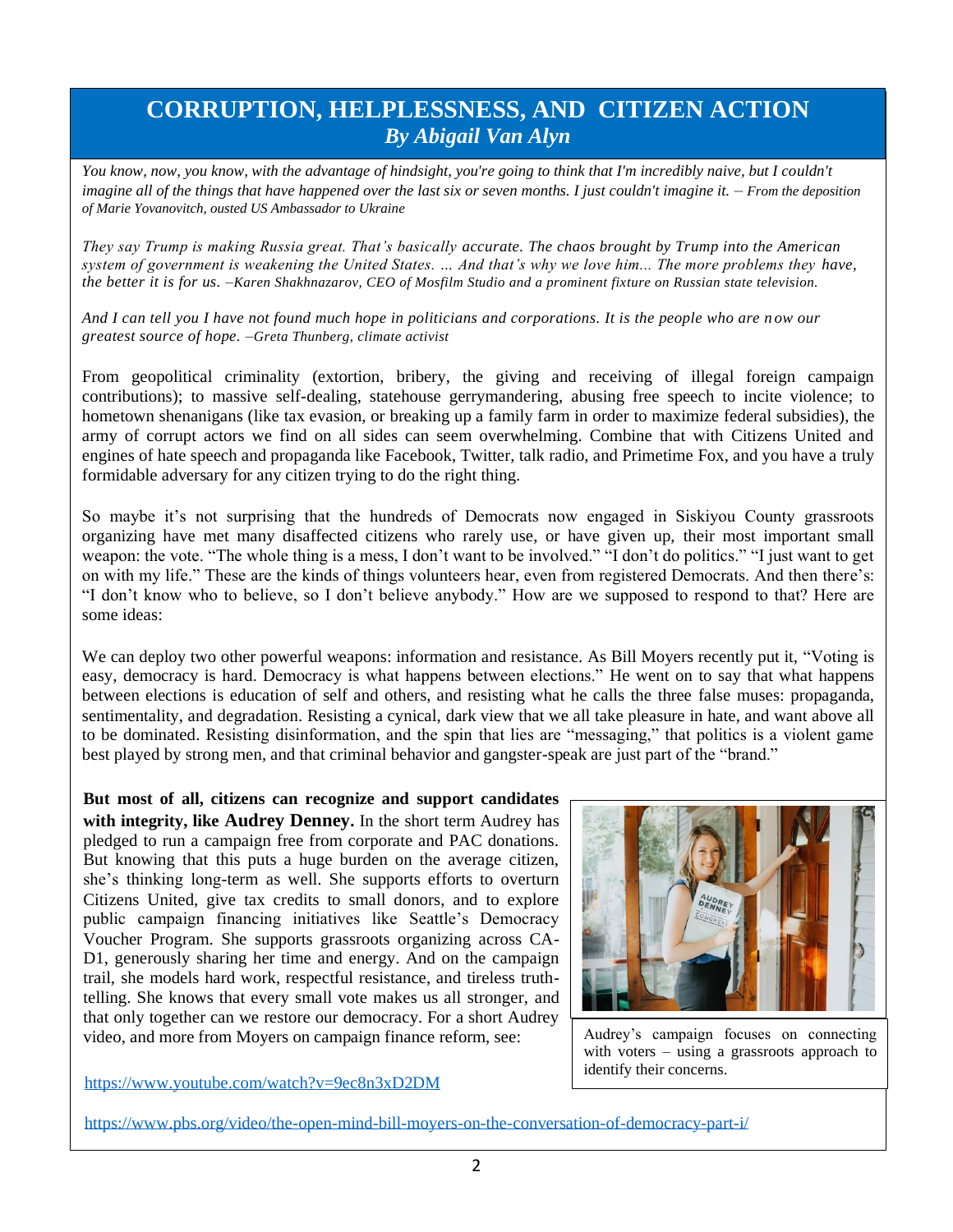### **Grassroots Organizing: The Way to Win Elections By Robin Richards**



In Siskiyou County we are faced with the question: How do we, as Democrats, win elections? This is particularly difficult with low turnout (only 40% in the last special election) or apathy ("I don't want to be involved" or "My vote doesn't matter"). In *Groundbreakers: How Obama's 2.2 Million Volunteers Transformed Campaigning in America*, we learn that the strength of Obama's campaign "came from unpaid local citizens who took responsibility for organizing their own neighborhoods – months, even years, before the election." And he won.

So what is grassroots organizing? Here's one definition: "A **grassroots** movement is one which uses the people in a given district, region, or community as the basis for a political or economic movement. **Grassroots** movements and organizations use collective action from the local level to effect change at the local, regional, national, or international level." <https://en.wikipedia.org/wiki/Grassroots>

In rural areas like Siskiyou County, where media (newspaper and television) play a very minor role in campaigning, it will be our own personal contacts that will make a difference. We're developing a group of precinct leaders who are working with their neighbors, encouraging them to become involved in elections by helping with canvassing, postcard writing, phone calling and other activities to support our candidates. Winning elections will take all of us working within our local neighborhoods, talking to voters individually about their concerns, and encouraging them to vote.

Believe it: YOU can make a difference! We've made a great start. We've significantly increased the votes for Democratic candidates in the past few elections with our grassroots efforts, and we've only just begun! So when you have even a little time, help in a campaign. It's fun, and you'll meet all sorts of wonderful people. Attend one of our Grassroots Committee meetings (1st and 2nd Tuesdays of each month) to find out more. Everyone welcome!

**Meantime, why not start here? Join in the Fort Jones Christmas Parade with Audrey Denney and Elizabeth Betancourt.** Bring your friends, march with these great candidates, and show what Democrats can do when we stick together. There'll be cider and snacks at City Hall, hosted by the Democratic Central Committee. Big Fun[!](/Users/robinrichards/Downloads/%0d*%20https:/en.wikipedia.org%20›%20wiki%20›%20Grassroots%0d)

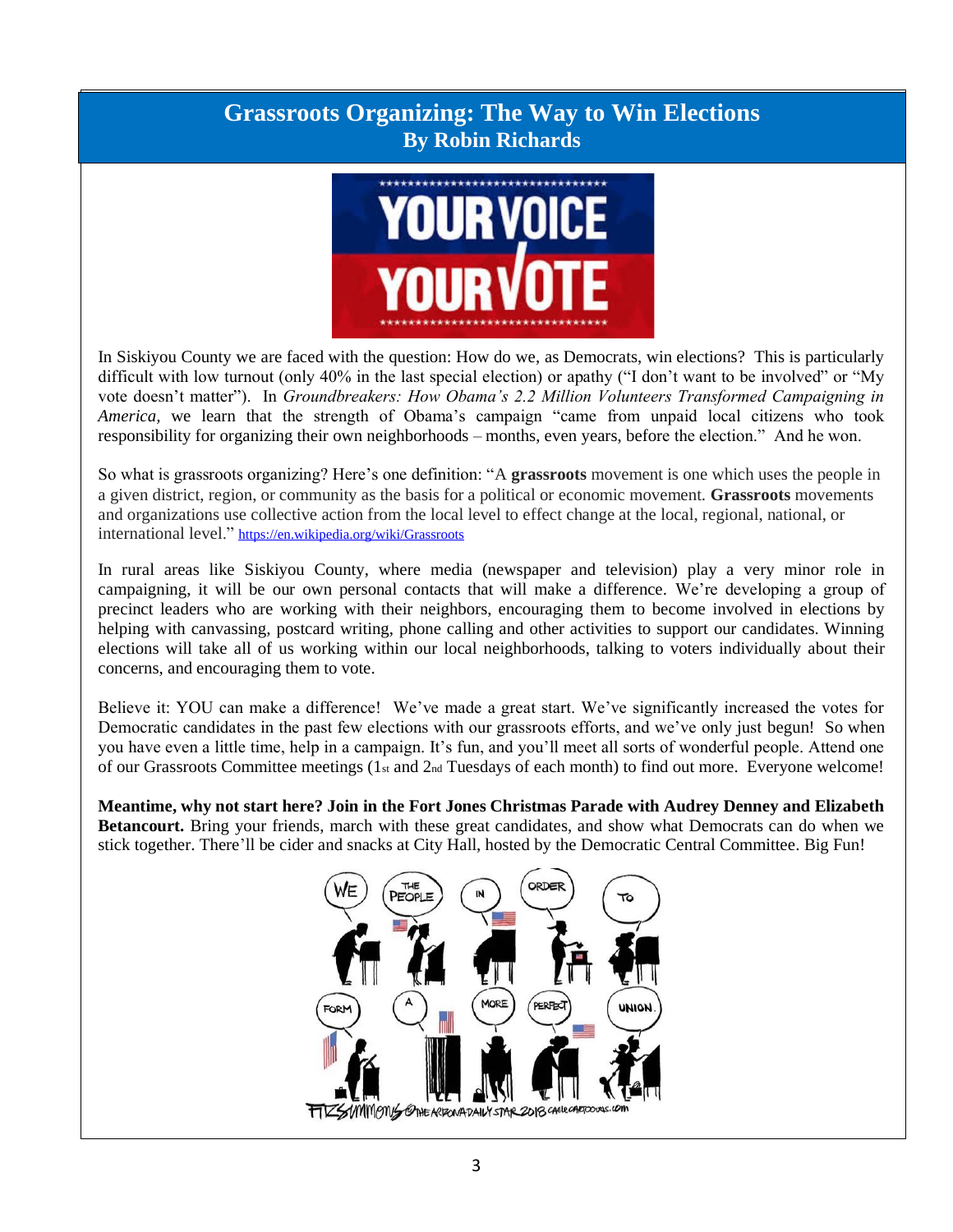## **Dark Money, Dirty Tricks, and Doug LaMalfa By Katherine Shelton**

The 2010 Supreme Court decision on Citizens United paved the road to unlimited amounts of money from unknowable sources influencing our elections. As the Washington Post has [reported,](https://www.washingtonpost.com/news/wonk/wp/2017/04/14/somebody-just-put-a-price-tag-on-the-2016-election-its-a-doozy/) a whopping 6.5 billion dollars was spent on the 2016 election alone. This included expenditures by "campaigns, party committees, and outside sources." Overall, the amount of money individuals, non-profits, and corporations spend to help tip the scales in favor of their particular political convictions is staggering. As the Post pointed out, for the cost of the 2016 election the lead pipes in Flint, Michigan could have been fixed 30 times over. Infrastructure, crumbling schools, action on climate—you name it.

Even though the FEC regulates the "hard money" that flows directly to candidates, it doesn't stop them from accepting contributions from PACs. This gives corporate interests inordinate power. For instance, PG&E's PAC money was accepted by many California candidates, even after the company was found guilty of sparking multiple wildfires, including the Camp Fire that destroyed the town of Paradise. It doesn't take much thought to guess what PG&E lobbyists might want from these members, and what they'd be inclined to give.

But there is another group of political funders that don't have to disclose their donors at all: political nonprofits, or 501(c)s. It is these organizations that are the source of dark money. And since Super PACs can take contributions from these ideological groups, it makes PAC disclosures appear like a mere pretense. While all political parties accept dark money, no one comes close to the Koch Industries' network of far-right non-profits, among them the infamous Americans for Prosperity. See this [infographic](https://www.opensecrets.org/dark-money/shadow-infographic.php) from OpenSecrets for general information, and for all things Koch, Jane Mayer's *Dark Money.*



**So where is Doug LaMalfa** in all this? In a recent debate he insisted he doesn't take corporate contributions. While it's technically true that corporations can't donate directly to a candidate, what he didn't say was that they can, and do, donate to campaign committees and Super PACs, from which he draws freely. Among those is PG&E. LaMalfa, whose district includes Paradise, was among those [44 members](https://www.abc10.com/article/news/local/wildfire/california-congress-members-took-money-from-pge/103-ca1ffb54-95e1-4989-8b3c-21bbda5c3572) of Congress from California who accepted donations from the PG&E PAC. He's also funded by Americans for Prosperity.

Regarding campaign finance reform, LaMalfa hasn't said much. But true to form, he recently shared an [attack ad](https://www.facebook.com/RepKevinMcCarthy/videos/350138345835203/UzpfSTE1MDI1OTc0MjMzMjcwNTc6MjIwMTY4OTU1Njc1MTE3MA/?comment_id=2201691293417663&reply_comment_id=2201822073404585&comment_tracking=%7B%22tn%22%3A%22R%22%7D&redirect=false) on his Facebook page that likened public financing of elections to "government interference" and a political "slush fund." This year he voted against a bill requiring campaigns to notify the FBI if a foreign government offers them assistance. And in many other ways LaMalfa has demonstrated that he isn't interested in bringing integrity back to our democratic process. Whether it's exploiting the ["499 loophole"](https://www.redding.com/story/news/local/2018/11/03/district-1-congressman-doug-lamalfa-legally-sent-taxpayer-paid-mailers/1859348002/) that allows incumbents to mail flyers using taxpayer's money right before an election, trying to falsely link his opponent for State Assembly, Barbara McIver, to pornographer Larry Flynt in [fliers and radio ads,](https://www.redding.com/story/news/local/2018/10/25/denney-says-lamalfas-office-put-fake-picture-her-new-mailer/1762639002/) or distributing mailers with a [doctored image](https://www.redding.com/story/news/local/2018/10/25/denney-says-lamalfas-office-put-fake-picture-her-new-mailer/1762639002/) of Audrey Denney signing a pledge of loyalty to Nancy Pelosi—when it comes to dirty tricks, LaMalfa doesn't hold back. Let's send this Kocher back to the rice farm.

### **VOTE AUDREY DENNEY MARCH 3, 2020**